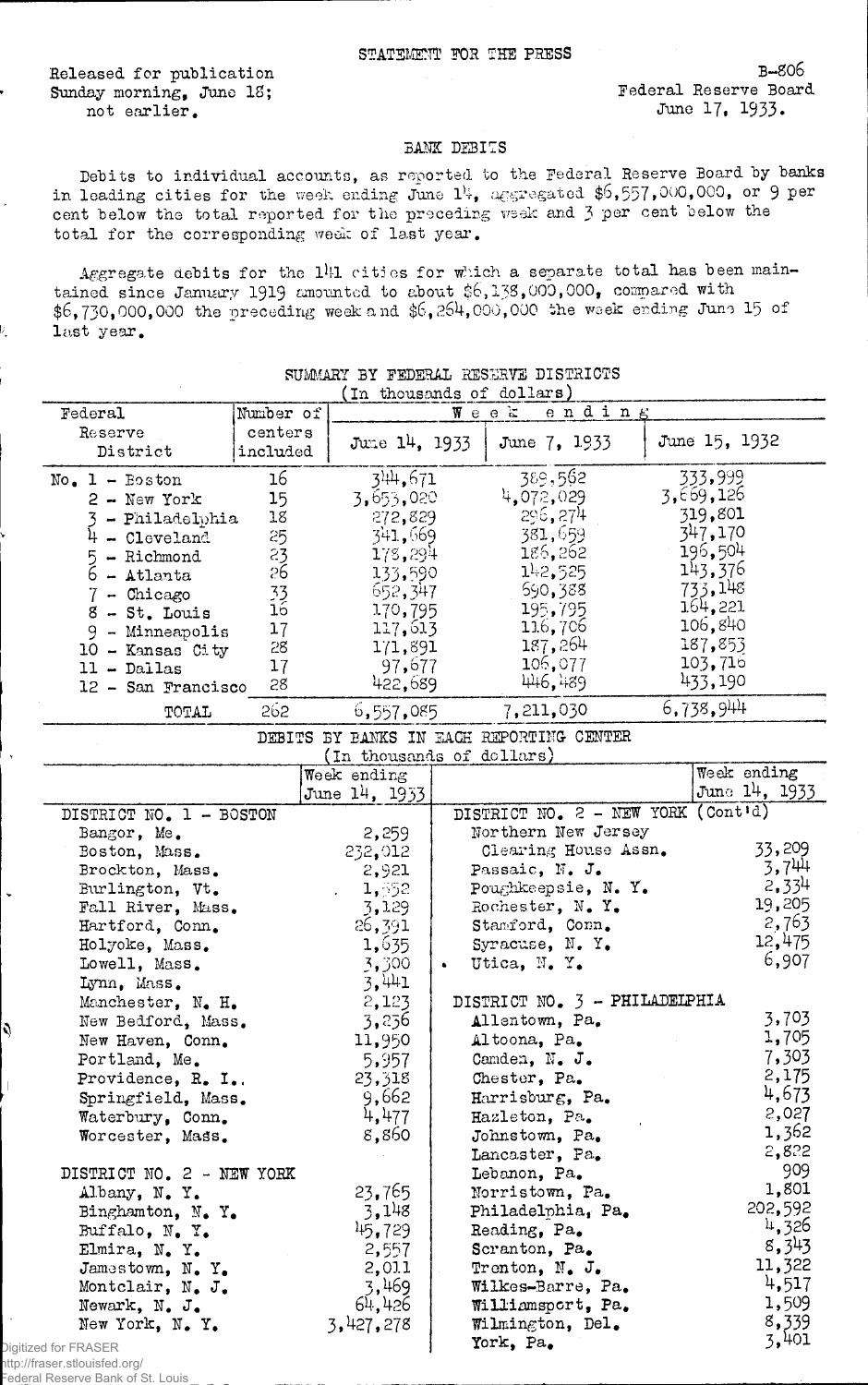|  |  |  | DEBITS BY BANKS IN HACH REPORTING CENTER |  |
|--|--|--|------------------------------------------|--|
|  |  |  | $(m + \hbar)$ thousands of dollars)      |  |

 $\sim$ 

 $\hat{\boldsymbol{\beta}}$ 

 $\Delta\sigma$ 

|                            |                       | In thousands of dollars) | B-806a                   |
|----------------------------|-----------------------|--------------------------|--------------------------|
|                            | Week ending           |                          | Week ending              |
|                            | June 14, 1933         |                          | June 14, 1933            |
| DISTRICT NO. 4 - CLEVELAND |                       | DISTRICT NO. 6 - ATLANTA | $($ Cont <sup>1</sup> d) |
| Akron, Ohio                | 7,377                 | Elberton, Ga.            | 106                      |
| Butler, Pa.                | 1,422                 | Hattiesburg, Miss.       | 801                      |
| Canton, Ohio               | 4,547                 | Jackson, Miss.           | 3,099                    |
| Cincinnati, Ohio           | 51,388                | Jacksonville, Fla.       | 8,904                    |
| Cleveland, Ohio            | 69,654                | Knoxville, Tenn.         | 3,246                    |
| Columbus, Ohio             | 20,109                | Macon, Ga.               | 2,412                    |
| Dayton, Ohio               | 9,193                 | Meridian, Miss.          | 1,573                    |
| Erie, Pa.                  | 3,526                 | Miami, Fla.              | 3,115                    |
| Franklin, Pa.              | 575                   | Mobile, Ala.             | 4,516                    |
| Greensburg, Pa.            | 751                   | Montgomery, Ala.         | 3,555                    |
| Hamilton, Ohio             | 1,965                 | Nashville, Tenn.         | 11,362                   |
| Homestead, Pa.             | 401                   | Newnan, Ga.              | 239                      |
| Lexington, Ky.             | 3,045                 | New Orleans, La.         | 32,936                   |
| Lima, Ohio                 | 1,275                 | Pensacola, Fla.          | 1,035                    |
| Lorain, Ohio               | 443                   | Savannah, Ga.            | 5,366                    |
| Middletown, Ohio           | 1,688                 | Tampa, Fla.              | 4,045                    |
| Oil City, Pa.              | 1,314                 | Valdosta, Ga.            | 381                      |
| Pittsburgh, Pa.            | 132,019               | Vicksburg, Miss.         | 816                      |
| Springfield, Ohio          | 1,906                 |                          |                          |
| Steubenville, Ohio         | 1,054                 | DISTRICT NO. 7 - CHICAGO |                          |
| Toledo, Ohio               | 14,046                | Aurara, Ill.             | 803                      |
| Warren, Ohio               | 1,432                 | Battle Creek, Mich.      |                          |
| Wheeling, W. Va.           | 5,872                 | Bay City, Mich.          | 830                      |
| Youngstown, Ohio           | 5,507                 | Bloomington, Ill.        | 1,594                    |
| Zanesville, Ohio           | 1,160                 | Cedar Rapids, Ia.        | 3,632                    |
|                            |                       | Champaign-Urbana, Ill.   | 1,513                    |
| DISTRICT NO. 5 - RICHMOND  |                       | Chicago, Ill.            | 430,760                  |
| Asheville, N. C.           | 1,603                 | Danville, Ill.           | 1,360                    |
| Baltimore, Md.             | 53,845                | Davenport, Ia.           | 2,855                    |
| Charleston, S. C.          | 2,200                 | Decatur, $111.$          | 2,085                    |
| Charleston, W. Va.         | 6,622                 | Des Moines, Iowa         | 11,324                   |
| Charlotte, $N_c$ . C.      |                       | Detroit, Mich.           | 73,887                   |
| Columbia, S. C.            | $\frac{8,359}{1,705}$ | Dubuque, Iowa            | 1,277                    |
| Cumberland, Md.            | 1,345                 | Flint, Mich.             | 3,365                    |
| Danville, Va.              | 1,075                 | Fort Wayne, Ind.         | 4,864                    |
| Durham, N. C.              | 3,646                 | Gary, Ind.               | 1,513                    |
| Greensboro, N. C.          | 677                   | Grand Rapids, Mich.      | 6,561                    |
| Greenville, N. C.          | 2,743                 | Green Bay, Wis.          | 1,861<br>26,409          |
| Hagerstown, Md.            | 938                   | Indianapolis, Ind.       | 1,034                    |
| Huntington, W. Va.         | 1,944                 | Jackson, Mich.           | 2,229                    |
| Lynchburg, Va.             | 2,697                 | Kalamazoo, Mich.         |                          |
| Newport News, Va.          | 1,416                 | Lansing, Mich.           | 1,308                    |
| Norfolk, Va.               | 7,289                 | Mason City, Iowa         | 38,616                   |
| Portsmouth, Va.            | 704                   | Milwaukee, Wis.          | 531                      |
| Raleigh, N. C.             | 2,996                 | Moline, Ill.             | 243                      |
| Richmond, Va.              | 23,900                | Muscatine, Iowa          | 1,379                    |
| Roanoke, Va.               | 3,652                 | Oshkosh, Wis.            | 6,661                    |
| Washington, D. C.          | 41,123                | Peoria, Ill.             | 2,512                    |
| Wilmington, N. C.          | 1,430                 | Rockford, Ill.           |                          |
| Winston-Salem, N. C.       | 6,383                 | Saginaw, Mich.           | 2,129                    |
|                            |                       | Sheboygan, Wis.          | 2,036                    |
| DISTRICT NO. 6 - ATLANTA   |                       | Sioux City, Iowa         | 6,519                    |
| Albany, Ga.                | 461                   | South Bend, Ind.         | 4,349                    |
| Atlanta, Ga.               | 23, 249               | Springfield, Ill.        | 3,326                    |
| Augusta, Ga.               | 2,916                 | Terre Haute, Ind.        | 2,991<br>1,504           |
| Birmingham, Ala.           | 11,430                | Waterloo, Iowa           |                          |
| Brunswick, Ga.             | 396                   |                          |                          |
| Chattanooga, Tenn.         | 5,557                 |                          |                          |
| Columbus, Ga.              | 1,739                 |                          |                          |
| Dothan, Ala.               | 285                   |                          |                          |

Ļ

 $\hat{\mathbf{r}}$ 

V,

 $\mathbf{r}$ 

 $\ddot{\phantom{0}}$ 

 $\bar{\star}$ 

 $\left| \bullet \right|$ 

ļ.

 $\hat{\mathcal{A}}$ 

 $\hat{\mathcal{A}}$ 

 $\hat{\boldsymbol{\beta}}$